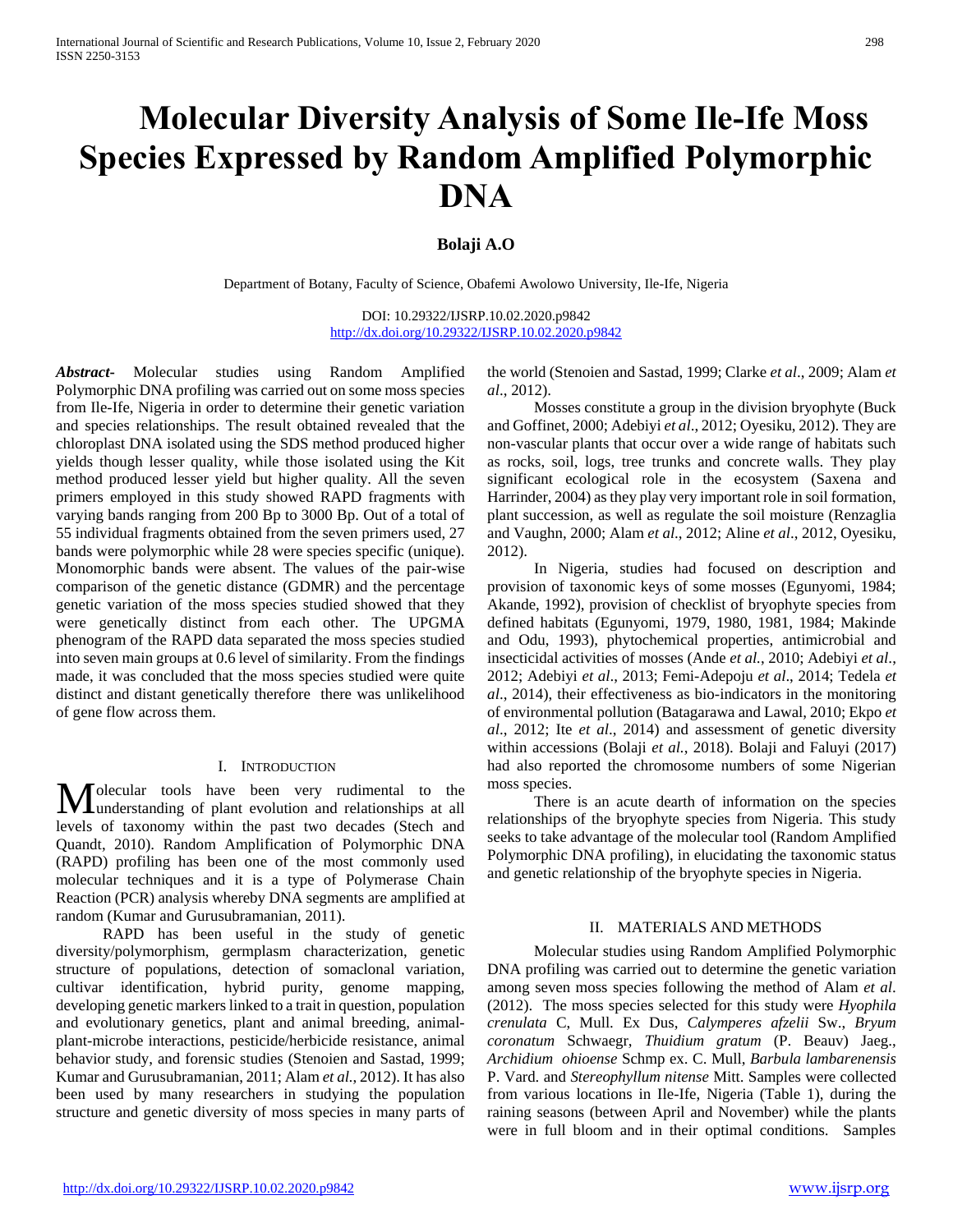collected were identified at the herbarium of the University of Ibadan, Nigeria.

## **Extraction of Genomic DNA and Determination of DNA Quantity and Purity**

 The total genomic DNA was isolated from fresh leaf samples of the moss species using SDS method (Dellaporta *et al*., 1983) and also QIAamp DNA Mini Kit (250) cat no. 51306 according to the manufacturer's protocol. All DNA preparations were tested for quality (purity) and quantity (yield), using Nanadrop 2000 spectrophotometer. A DNA preparation was considered to be good if it had A 260 nm/ A 280 nm ratio as approximately 1.8. Sterile water was used as blank.

# **Table 1: Materials Used in the Study**

| <b>Moss species</b>   | <b>Collector/Source/Location</b>                                                      | Habit       | <b>Habitat Description</b>                                            |
|-----------------------|---------------------------------------------------------------------------------------|-------------|-----------------------------------------------------------------------|
| Hyophila crenulata    | Bolaji; Ile-Ife, 7°31.45′N; 4°31.46′E,                                                | Acrocarpous | On concrete walls under tree shades                                   |
|                       | Nigeria                                                                               |             |                                                                       |
|                       | 7°31.48'N; 4°31.46'E, Nigeria                                                         |             |                                                                       |
| Calymperes afzelii    | Bolaji; Ile-Ife, 7°31.5′N; 4°31.33′E, Acrocarpous                                     |             | On tree bark around the base of tree                                  |
|                       | Nigeria                                                                               |             | (Terminalia<br>Funtumia<br>catapa,<br>elastic, Albizia zygia and Cola |
|                       |                                                                                       |             | millenii)                                                             |
|                       |                                                                                       |             |                                                                       |
| Bryum coronatum       | Bolaji; Ile-Ife, $7^{\circ}31.5^{\prime}N$ ; $4^{\circ}31.34^{\prime}E$ , Acrocarpous |             | On concrete slabs along a pathway                                     |
|                       | Nigeria                                                                               |             | under shade                                                           |
| Thuidium gratum       | Bolaji; Ile-Ife, $7^{\circ}31.25'N$ ; $4^{\circ}31.31'E$ , Pleurocarpous              |             | On tree bark around the base of tree                                  |
|                       | Nigeria                                                                               |             | (Milicia excelsia, Dalbergi spp,                                      |
|                       | 7°31.45′N; 4°31.48′E, Nigeria                                                         |             | <i>Steculia</i><br>tragacantha, Funtumia                              |
|                       | 7°31.25′N; 4°31.31′E, Nigeria                                                         |             | elastica and Celtic zenkeri)                                          |
|                       | 7°31.46'N; 4°31.48'E, Nigeria                                                         |             |                                                                       |
| Archidium ohioense    | Bolaji; Ile-Ife, 7°31.47'N; 4°31.41'E, Acrocarpous                                    |             | On rock surface at the top of an open                                 |
|                       | Nigeria                                                                               |             | hill                                                                  |
| Barbula lambarenensis | Bolaji; Ile-Ife, $7^{\circ}31.46'$ N; $4^{\circ}31.48'$ E, Acrocarpous                |             | On concrete walls                                                     |
|                       | Nigeria                                                                               |             |                                                                       |
|                       |                                                                                       |             |                                                                       |
| Stereophyllum intense | Bolaji; Ile-Ife, 7°31.26′N; 4°31.31′E, Pleurocarpous                                  |             | On tree bark around the base of a tree                                |
|                       | Nigeria                                                                               |             | (Acacia spp., Funtumia elastic,                                       |
|                       | 7°31.9'N; 4°31.39'E, Nigeria                                                          |             | Dalbergia spp<br>and <i>Lagerstomia</i>                               |
|                       | 7°31.46'N;4°31.48'E, Nigeria                                                          |             | <i>indica</i> )                                                       |

# **Checking the DNA Quality and Integrity by Agarose Gel Electrophoresis**

 1 % agarose gel was prepared by adding 1 g agarose to 100 ml of 0.5X TBE buffer in a conical flask. The mixture was heated on a microwave, swirling the conical flask, until the agarose dissolves completely. The mixture was left to cool down to 55 – 60 °C. 5 μl ethidium bromide was added and mixed well. The solution was poured into the gel tray and allowed to solidify for about 30 minutes at room temperature. Agarose gel electrophoresis of the isolated genomic DNA was carried out by loading 3 µl of the DNA and 3 µl of the loading dye into the gel wells and running at 80 V for about 40 min. The DNA bands were visualized on the UV trans-illuminator. The profile was photographed using Kodak Gel Documentation system (Model EDAS 290).

# **RAPD-PCR Reactions**

 A total of 7 random decamer primers were employed in the experiments for genome screening. The polymerase chain reaction (PCR) reactions were performed in a total reaction volume of 10µl containing 7µl PCR master mix and 3 µl DNA template. The PCR master mix contains Taq DNA polymerase (0.1  $\mu$ l), 50mM MgCl<sub>2</sub> (0.4  $\mu$ l), 10× PCR buffer (1  $\mu$ l), DMSO (0.8  $\mu$ l), 2.5Mm dNTPs  $(0.5 \text{ µ})$  and primer  $(1 \text{ µ})$  made up to 7  $\text{µ}$  with 2.9  $\text{µ}$  nucleasefree water (Table 2).

 DNA amplification was carried out in a thermocycler with the following thermal profile: 5 min at 94 ºC (initial denaturation) followed by 40 cycles of 30 sec at 94 ºC (denaturation), 30 seconds at the primer annealing temperature and 1 min at 72 ºC (primer elongation), a final step of 7 min at 72 ºC (final extension) and held at 10 °C (Table 3). After completion of the cycle, PCR products were stored at –20 ºC until required for electrophoresis. Amplification products were separated on 1.5 % (w/v) agarose gels with 0.5× TBE buffer. Electrophoresis was run at 100 V for 90 min. 10 µl of 100bp was run simultaneously, loading on gel as a molecular standard. The gel was visualized, photographed and analyzed. The ladder used was 1 kb Plus DNA ladder from Thermo Scientific.

#### **RAPD-data Analysis**

 Statistical analysis for band was carried out by scoring for presence (1) or absence (0) of bands, identification of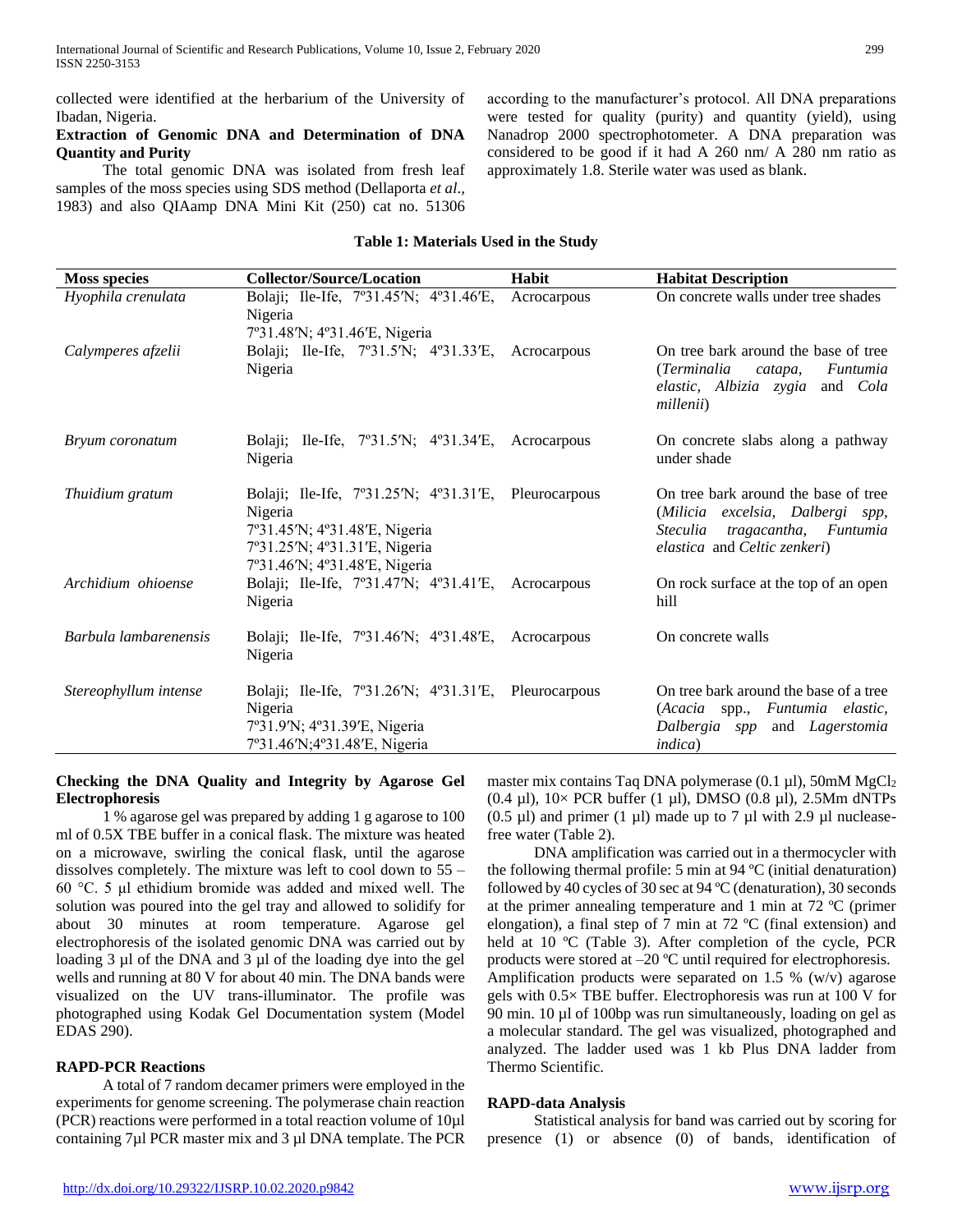monomorphic and polymorphic bands, determination of number of alleles amplified and calculation of percentage polymorphism. Percent Polymorphism  $% = No.$  of polymorphic Bands / Total no. of Bands. The molecular sizes of the fragments (Bp range) of each gel were estimated on the basis of the corresponding marker lane. These data were then used to calculate the percentage polymorphism so as to study the genetic diversity among the seven moss samples.

## **Determination of Genetic Variation and Genetic distance**

 The genetic variation across the species was calculated using the pair – wise difference value (PD %) calculated as  $PD =$  $(F_{ab}/(F_a + F_b)) \times 100$  where  $F_{ab}$  is the number of fragments that differed between two individuals 'a' and 'b', while  $F_a$  and  $F_b$  is the number of fragments scored in DNA profiles of each individual respectively (Gilbert et al., 1991). The genetic distance (GD<sub>MR</sub>) was calculated as  $GD_{MR} = [(N_{10} + N_{01})/2N]$ <sup>0.5</sup> where  $GD_{MR}$  is the Modified Rogers' Distance; N<sub>10</sub> is the number of bands (or alleles) present only in individual i;  $N_{01}$  is the number of bands present only in individual j; and N is the total number of bands (Mohammadi and Prasanna, 2003). To examine the genetic relationship among species, a phenogram was generated from the binary data using the Unweighted Pair Group Method with Arithmetic (UPGMA) mean cluster analysis of PAST version 1.49 (Hammer *et al.*, 2001).

| Table 2: PCR Mixture Used in the Study |  |  |  |
|----------------------------------------|--|--|--|
|----------------------------------------|--|--|--|

| $10\times$ PCR buffer | $1.0\mu$    |
|-----------------------|-------------|
| 50 Mm $MgCl2$         | $0.4 \mu l$ |
| 5 pMol forward primer | $0.5$ µl    |
| 5 pMol reverse primer | $0.5$ µl    |
| <b>DMSO</b>           | $0.8$ µ $1$ |
| 2.5 Mm DNTPs          | $0.8$ µ $1$ |
| Taq 5u/ul             | 0.1         |
| 100 ng/ µl DNA        | 3.0         |
| Nuclease-free water   | $2.9$ ul    |

# **Table 3: PCR Program Used in the Study**

| <b>Initial</b>   | 40 Cycles               | Final                                   |                      |                                                       |             |
|------------------|-------------------------|-----------------------------------------|----------------------|-------------------------------------------------------|-------------|
| denaturat<br>ion | <b>Denaturat</b><br>ion | <b>Annealin</b><br>g<br><b>Temperat</b> | <b>Extensi</b><br>on | <b>Extension</b><br><b>Holding</b><br><b>Temperat</b> |             |
|                  |                         | ure                                     |                      | ure                                                   |             |
| 94 °C            | 94 °C                   | $37^{\circ}$ C                          | 72 °C                | 72                                                    | 10          |
|                  |                         |                                         |                      | $\rm ^oC$                                             | $\rm ^{o}C$ |
|                  | $30 \text{ sec}$        | 30 sec                                  | min                  |                                                       | $\infty$    |
|                  |                         |                                         |                      | mın                                                   |             |

# III. RESULTS AND DISCUSSION

 The genomic DNA isolated from both the SDS and Kit methods showed clear bands on 1 % agarose gel (Figure 1). However, the chloroplast DNA isolated using the SDS method produced higher yields though lesser quality (Table 4); while those isolated using the Kit method produced lesser yield but higher quality (Table 5). This observation was also noted by Schlink and Reski (2002) who made similar observation while trying to isolate high-quality DNA from *Physcomitrella patens*. This suggests that where quality is more paramount than quantity, the selection of the kit method should be preferred over the tradition SDS method when isolating genomic DNA from the moss species studied.

 Also the DNA isolated using the SDS method failed to amplify, while those of the kit method amplified during the RAPD-PCR reactions. This could be due to the presence of compounds or phytochemicals that could inhibit PCR reactions in the DNA isolated by the SDS method.

 All seven primers employed in this study produced RAPD fragments with varying bands. The bands ranged in molecular sizes from approximately 200 Bp to 3000 Bp (Table 6). The number of fragments amplified by each primer varied. A total of 55 individual fragments were obtained from the seven primers with 27 being polymorphic and 28 being species specific (unique). No monomorphic band was observed. Primer OPB – 07 (850 Bp – 3000 Bp) produced the highest number of fragments thus engendering the highest percentage polymorphism (67%). Primer OPT – 06 produced the lowest number of fragments with a total of five bands. OPB-04 gave the least polymorphism with 25% polymorphism (Table 7).

 According to Welsh *et al.*, 1991, the number and size of fragments generated strictly depend on the nucleotide sequence of the primers that act on the template DNA generating genomespecific fingerprints from the amplified random DNA fragments.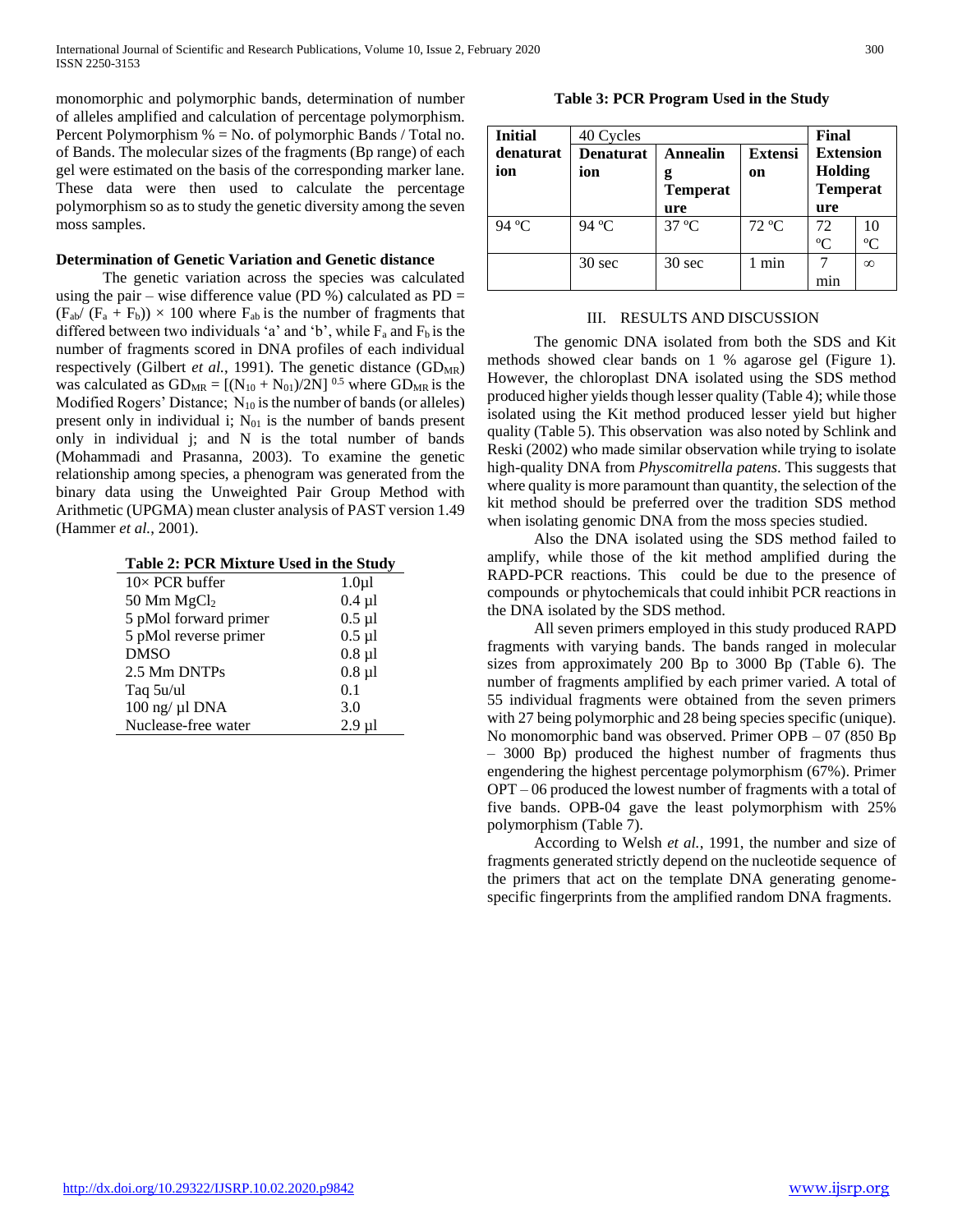

# **Figure 1: Gel Representation of DNA Extracted from the Moss Species Studied**

A: Gel representation of DNA extracted using the SDS method; B: Gel representation of DNA extracted using the Kit method

(Lanes 1 – 7: *Stereophyllum nitense*, *Thuidium gratum*, *Hyophila crenulata*, *Calymperes afzelii*, *Archidium ohioense*, *Bryum coronatum*, *Barbula lambarenensis*)

| Table 4: Concentration and I arry of Druh bampics Datracted by DDS HIGHOG |       |         |  |  |  |  |  |
|---------------------------------------------------------------------------|-------|---------|--|--|--|--|--|
| <b>Nucleic Acid</b>                                                       | Unit  | 260/280 |  |  |  |  |  |
| 190.5                                                                     | ng/µl | 1.58    |  |  |  |  |  |
| 289.2                                                                     | ng/µl | 1.82    |  |  |  |  |  |
| 353.6                                                                     | ng/µl | 1.73    |  |  |  |  |  |
| 391.1                                                                     | ng/µl | 1.86    |  |  |  |  |  |
| 210.5                                                                     | ng/µl | 1.47    |  |  |  |  |  |
| 260.4                                                                     | ng/µl | 1.25    |  |  |  |  |  |
| 553.1                                                                     | ng/µl | 1.57    |  |  |  |  |  |
|                                                                           |       |         |  |  |  |  |  |

|        | Table 4: Concentration and Purity of DNA Samples Extracted by SDS Method |              |  |                                                                                                                                                                                                                                                                                                                                    |  |
|--------|--------------------------------------------------------------------------|--------------|--|------------------------------------------------------------------------------------------------------------------------------------------------------------------------------------------------------------------------------------------------------------------------------------------------------------------------------------|--|
| $\sim$ |                                                                          | <b>TTTT:</b> |  | $\mathbf{r}$ $\mathbf{r}$ $\mathbf{r}$ $\mathbf{r}$ $\mathbf{r}$ $\mathbf{r}$ $\mathbf{r}$ $\mathbf{r}$ $\mathbf{r}$ $\mathbf{r}$ $\mathbf{r}$ $\mathbf{r}$ $\mathbf{r}$ $\mathbf{r}$ $\mathbf{r}$ $\mathbf{r}$ $\mathbf{r}$ $\mathbf{r}$ $\mathbf{r}$ $\mathbf{r}$ $\mathbf{r}$ $\mathbf{r}$ $\mathbf{r}$ $\mathbf{r}$ $\mathbf{$ |  |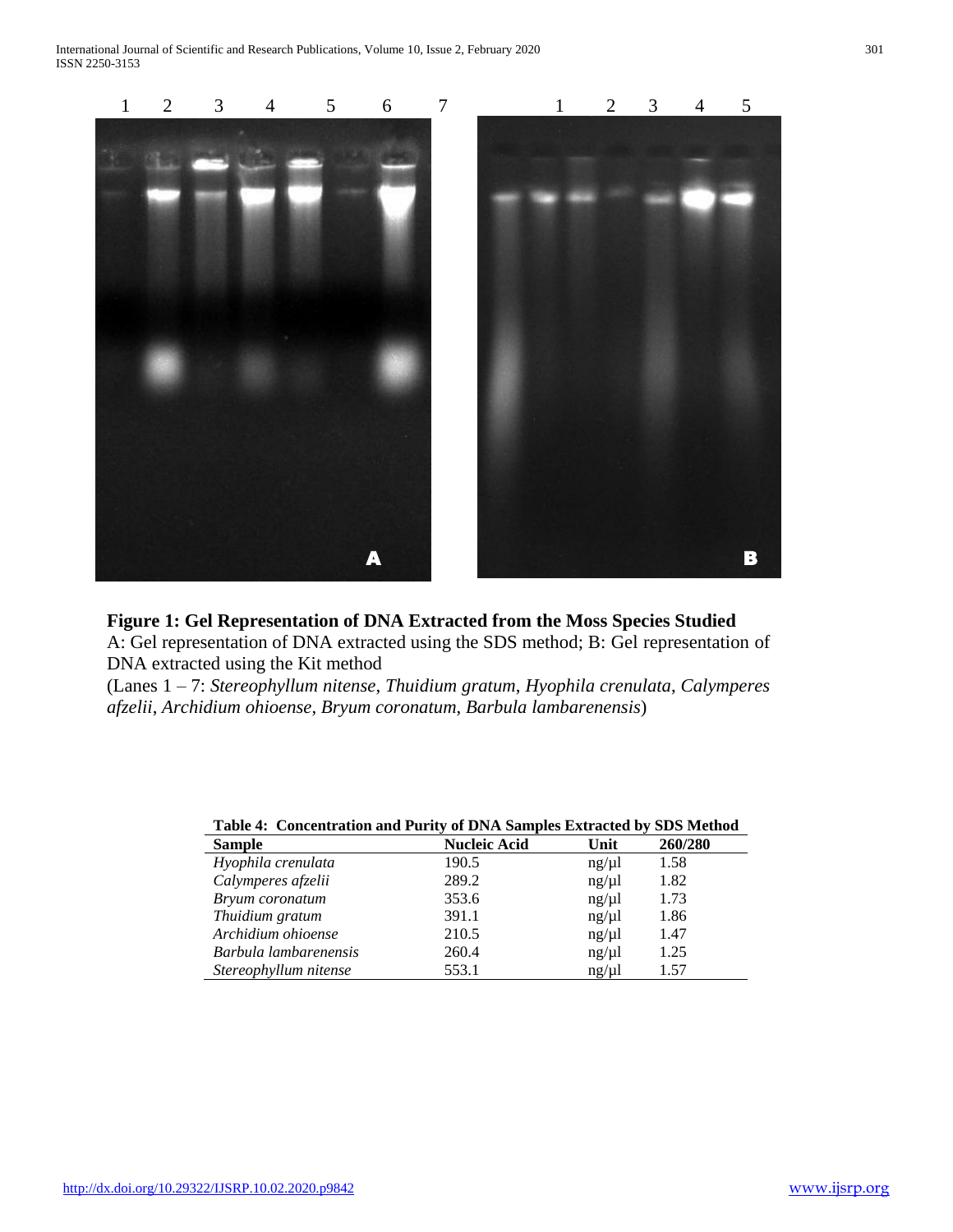**Table 5: Concentration and Purity of DNA Samples Extracted by Kit Method**

| <b>Sample</b>         | <b>Nucleic Acid</b> | Unit  | 260/280 |
|-----------------------|---------------------|-------|---------|
| Hyophila crenulata    | 44.1                | ng/µl | 1.53    |
| Calymperes afzelii    | 39.1                | ng/µl | 1.56    |
| Bryum coronatum       | 89.9                | ng/µl | 1.66    |
| Thuidium gratum       | 64.4                | ng/µl | 1.78    |
| Archidium ohioense    | 127.3               | ng/µl | 1.75    |
| Barbula lambarenensis | 87.4                | ng/µl | 1.82    |
| Stereophyllum nitense | 225.4               | ng/µl | 1.69    |

**Table 6: Arbitrary RAPD Primers Used in the Study and Fragment Size Ranges**

| Primer     | Sequence          | Fragment size (range in Bp) |
|------------|-------------------|-----------------------------|
| $OPB - 07$ | <b>GGTGACGCAG</b> | $850 - 3000$                |
| $OPT - 06$ | CAAGGGCAGA        | $850 - 2000$                |
| $OPH - 02$ | <b>TCGGACGTGA</b> | $500 - 2000$                |
| $OPB - 11$ | <b>GTAGACCCGT</b> | $650 - 3000$                |
| $OPH - 07$ | <b>CTGCATCGTG</b> | $650 - 1650$                |
| $OPT-20$   | <b>GACCAATGCC</b> | $200 - 1650$                |
| $OPB - 04$ | <b>GGACTGGAGT</b> | $650 - 1650$                |
|            |                   |                             |

 The values of the pair-wise comparison of the genetic distance  $(GD_{MR})$  between the moss species studied ranged from  $0.5 - 0.71$ (Table 8). The least of the genetic distance occurred between *Calymperes afzelii* and *Thuidium gratum* with a genetic distant value of 0.5. This was followed by *Calymperes afzelii* and *Hyophila crenulata* with genetic distance of 0.62. *Barbula lambarenensis* and *Hyophila crenulata*, *Bryum coronatum* and *Hyophila crenulata*, *Calymperes afzelii* and *Barbula lambarenensis* share a genetic distance of 0.66. All other pairs shared a genetic distance of 0.71. This indicates that the species were highly genetically distant from each other.

 Similarly, the pair-wise comparison of the genetic variation (PD) between the species showed that most of the species varied from each other by a genetic variation value of 100%. The least of this value occurred between *Calymperes afzelii* and *Thuidium gratum* (Table 8). This also indicates that the moss species studied are genetically distinct from each other. Reports by Bolaji and Faluyi (2017), on the morphology, anatomy and chromosome number and behavior of these species further corroborate these findings that these species are quite distinct not only morphologically but also genetically.

 The absence of monomorphic fragments indicates that the species were quite dissimilar genetically.This fact is further supported by the pair-wise comparison of their percentage genetic variation and genetic distance. This is further corroborated by the taxonomic groupings of these species into distinct families and orders by Goffinet, 2012.

 According to Ramanadevi and Thangaraj (2014), high genetic variation implies unlikely possibility of gene flow. This suggests that there is unlikelihood of gene flow across the seven moss species studied.

**Table 7: Total Bands Scored by the Primers and their Percentage Polymorphism**

| S/<br>N        | Pri<br>mer          | Tot<br>al<br>No.<br>of<br>ban<br>ds | of<br>No.<br>Polymo<br>rphic<br><b>Bands</b> | of<br>No.<br><b>Monomo</b><br>rphic<br><b>Bands</b> | No.<br>of<br>Uni<br>que<br><b>Ban</b><br>ds | Polymor<br>phism<br>(%) |
|----------------|---------------------|-------------------------------------|----------------------------------------------|-----------------------------------------------------|---------------------------------------------|-------------------------|
| 1              | <b>OPB</b><br>$-07$ | 12                                  | 8                                            |                                                     | 4                                           | 67                      |
| $\overline{2}$ | <b>OPT</b><br>$-06$ | 5                                   | $\overline{2}$                               |                                                     | 3                                           | 40                      |
| 3              | <b>OPH</b><br>$-02$ | 9                                   | 5                                            |                                                     | 4                                           | 56                      |
| 4              | <b>OPB</b><br>$-11$ | 6                                   | 2                                            |                                                     | 4                                           | 33                      |
| 5              | <b>OPH</b><br>$-07$ | 8                                   | 4                                            |                                                     | 4                                           | 50                      |
| 6              | <b>OPT</b><br>$-20$ | 7                                   | 4                                            |                                                     | 3                                           | 57                      |
| 7              | <b>OPB</b><br>$-04$ | 8                                   | 2                                            |                                                     | 6                                           | 25                      |
|                | TOT<br>AL           | 55                                  | 27                                           |                                                     | 28                                          | 49                      |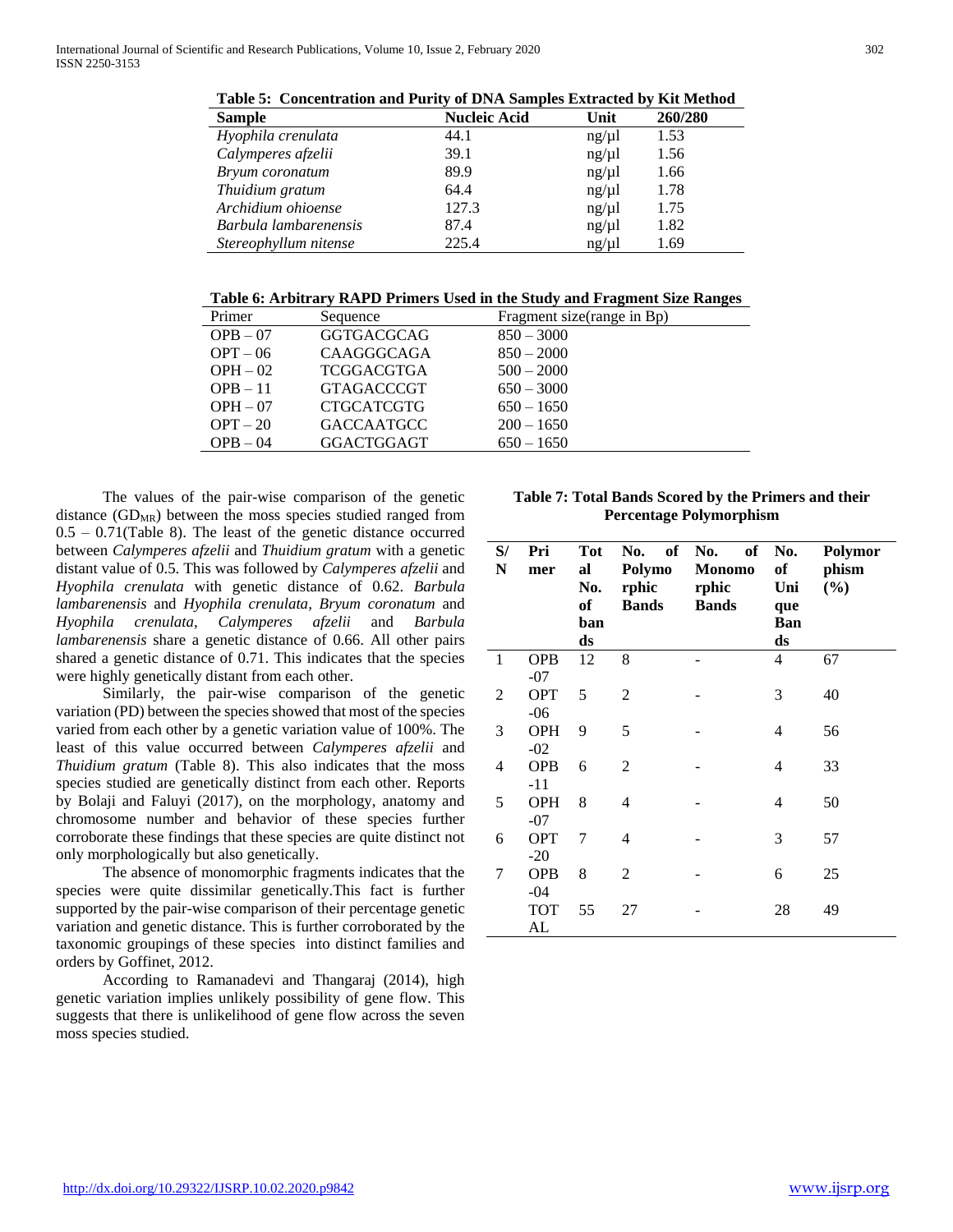International Journal of Scientific and Research Publications, Volume 10, Issue 2, February 2020 303 ISSN 2250-3153

**Table 8: Pair-wise Comparison of Genetic Variation (%) of Species Studied (Below Diagonal) and Genetic Distance (GDMR) of Moss Species Studied (Above Diagonal)**

| <b>Speci</b><br>es                                                        | <b>Stereo</b><br>phyllu<br>$\boldsymbol{m}$<br>intens<br>$\boldsymbol{\ell}$ | <b>Thu</b><br>idiu<br>$\boldsymbol{m}$<br>grat<br>um | Hyo<br>phil<br>$\boldsymbol{a}$<br><i>cre</i><br>nul<br>ata | Caly<br>mper<br>es<br>afzel<br>ij | Arc<br>hidi<br>$\mathbf{u}$ <i>m</i><br>ohio<br>ense | <b>Bry</b><br>$\mathbf{u}\mathbf{m}$<br>coro<br>natu<br>$\boldsymbol{m}$ | <b>Barbu</b><br>la<br>lamba<br>renen<br>sis |
|---------------------------------------------------------------------------|------------------------------------------------------------------------------|------------------------------------------------------|-------------------------------------------------------------|-----------------------------------|------------------------------------------------------|--------------------------------------------------------------------------|---------------------------------------------|
| <b>Stereo</b><br>phyllu<br>$\boldsymbol{m}$<br>nitens<br>$\boldsymbol{e}$ | ****                                                                         | 0.71                                                 | 0.7<br>1                                                    | 0.71                              | 0.71                                                 | 0.71                                                                     | 0.71                                        |
| <b>Thuid</b><br>ium<br>gratu<br>$\boldsymbol{m}$                          | 100                                                                          | ***<br>$\ast$                                        | 0.6<br>2                                                    | 0.50                              | 0.71                                                 | 0.71                                                                     | 0.67                                        |
| <b>Hyop</b><br>hila<br>crenu<br>lata                                      | 100                                                                          | 74                                                   | ***<br>$\ast$                                               | 0.63                              | 0.71                                                 | 0.66                                                                     | 0.66                                        |
| Caly<br>mpere<br>S<br>afzelii                                             | 100                                                                          | 50                                                   | 79                                                          | ****                              | 0.71                                                 | 0.71                                                                     | 0.66                                        |
| Archi<br>dium                                                             | 100                                                                          | 100                                                  | 100                                                         | 100                               | ***<br>$\ast$                                        | 0.71                                                                     | 0.71                                        |

| ohioe<br>nse<br><b>Bryu</b><br>$\boldsymbol{m}$<br>coron<br>atum | 100 | 100 | 88 | 100 | 100 | ***<br>$*$ | 0.71 |
|------------------------------------------------------------------|-----|-----|----|-----|-----|------------|------|
| <b>Barbu</b><br>la<br>lamba<br>renen<br>sis                      | 100 | 91  | 88 | 87  | 100 | 100        | **** |

 The UPGMA phenogram of the RAPD data separated the moss species studied into seven main groups at 0.6 level of similarity. The seven groups were *Bryum coronatum, Barbula lambarenensis*, *Archidium ohioense*, *Stereophyllum nitense*, *Hyophila crenulata*, *Thuidium gratum* and *Calymperes afzelii* (Figure 2). The groupings agree with their taxonomic groupings into separate families by Schofield (1985).

 The ability to understand the genetic relationships within species at the molecular level has greatly increased through the application of Random Amplifified DNA (RAPD) technique (Sabir *et al*., 2012). Reports have shown that it is a quick and cost effective molecular technique (Clark and Lanigan, 1993) that has been used by several researchers in the study of population differetiation and in the study of genetic relationships (Liu *et al.*, 1998; Callejas and Ochando, 2002; Ali *et al*., 2004).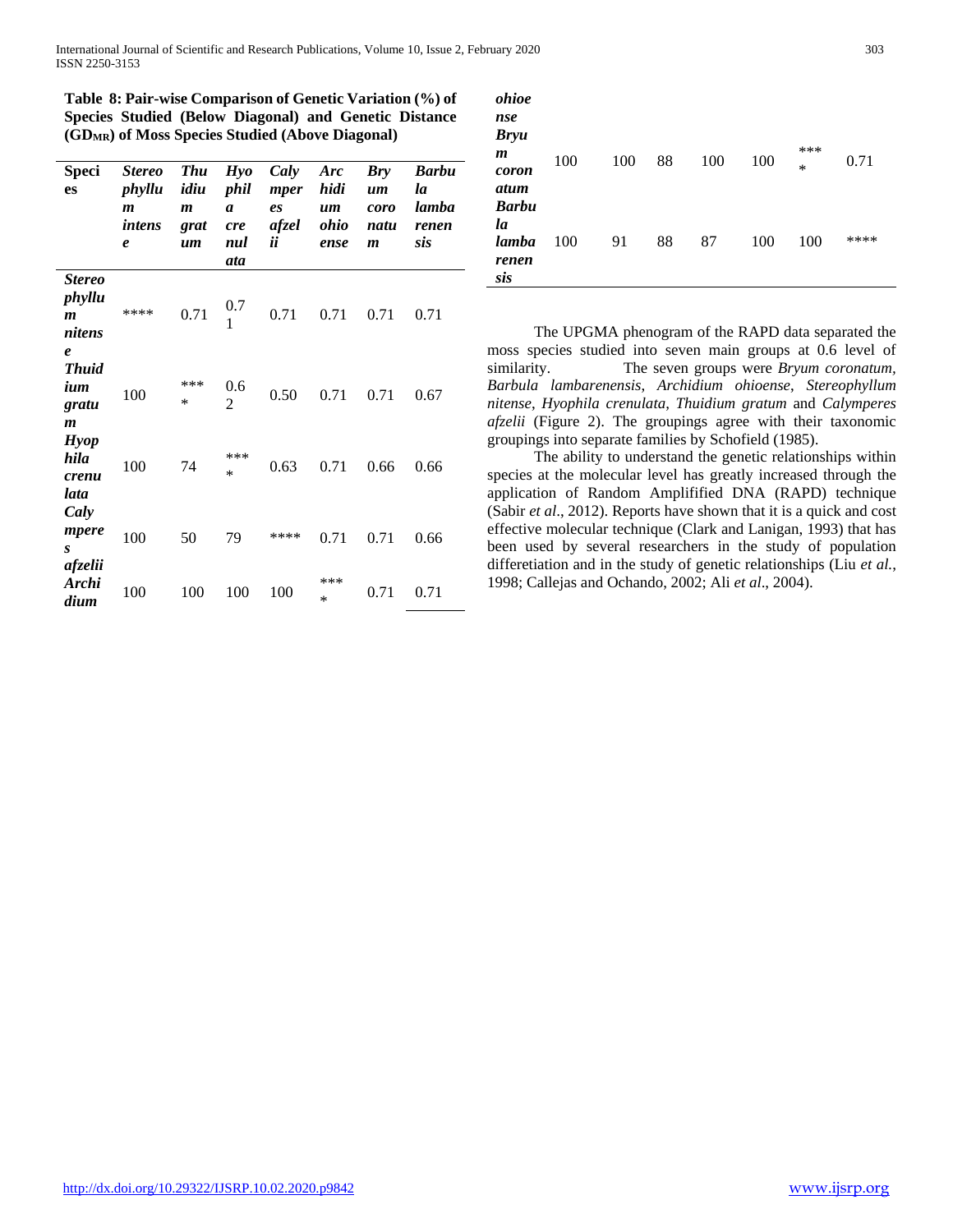



Acronyms: Hyo represents *Hyophila crenulata*; Cal represents *Calymperes afzelii*; B.coro represents *Bryum coronatum*; Thui represents *Thuidium gratum*; Arch represents *Archidium ohioense*; Barb represents *Barbula lambarenensis*; Stereo represents *Stereophyllum nitense.*

## IV. CONCLUSION AND RECOMMENDATION

 The molecular studies revealed that the moss species studied were not only distant morphologically but also genetically. The UPGMA phenogram of the RAPD data separated the moss species studied into groupings that were consistent with those of Schofield (1985).

 Much is still left to be done in the morphological, morphometric, cytological, and molecular characterization of bryophytes in Nigeria, taking into consideration the real and potential genetic resources available in their vast populations. Efforts should be made to characterize more of these species and also determine their reproductive biology as this could be an important step in determining the strategy for their conservation.

#### **REFERENCES**

- [1] Adebiyi, A.O., Oyedeji, A.A., Chukwendu, E.E. and Fatoke, O.A. (2012). Phytochemical screening of two tropical moss plants: Thuidium gratum P. Beauv. and Barbula indica Brid. grown in Southwestern ecological zone of Nigeria. American Journal of Analytical Chemistry 3: 836 – 839.
- [2] Adebiyi, A.O., Tedela, P.O., Oyedeji, A.A., Agunbiade, R.O. and Bawo, D.D.S. (2013). Evaluation of the efficacy of moss plants: Thuidium gratum P. Beauv. and Barbula indica Brid. grown in Southwestern ecological zone

of Nigeria on the survival of Callosobruchus maculates (F.) Coloeptera: Bruchidae. American Journal of Food Nutrition 3(1): 9 – 12.

- Akande, A.O. (1992). A description of and provional key to some mosses in Ondo State of Nigeria. Nigerian Journal of Botany 5: 145 – 160.
- [4] Alam, A., Khan, S., Sharma, V., Sharma, S. C. and Rani, A. (2012). RAPD and morphological analysis of bryophytes - Thuidium tamariscinum (Hedw.) Schimp. and Hyophyla comosa Dixon in P. de la Varde. Researcher 4(11):  $98 - 103$ .
- [5] Ali, B.A., Ahmed, M.M.M. and El-Zaeem, S.Y. (2004). Application of RAPD markers in fish: Part II: Among and within families; Ciclidae (freshwater), Muglidae (catadromous), Sparidae and Serranidae (marine). International Journal of Biometeorology 6: 393 – 401.
- [6] Aline, C.M., Rosane, L., Jucara, B., Alois, S. and Ronaldo, W. (2012). Mosses as indicators of atmospheric metal deposition in an industrial area of Southern Brazil. Acta Botanica Brasilica 26(3): 553 – 558.
- Ande, A.T., Wahedi, J.A. and Fatoba, P.O. (2010). Biocidal activities of some tropical moss extracts against maize stem borers. Ethnobotanical Leaflets 14:  $479 - 490.$
- [8] Batagarawa, S.M. and Lawal, A.O. (2010). Determination of some heavy metals levels in Funaria hygrometrica in Dutsinma town of Katsina State, Nigeria. Journal of Applied Environmental Management 14(3): 65 – 68.
- [9] Bolaji, A.O. and Faluyi, J.O. (2017). Morphological, anatomical and cytological studies of some moss species from Nigeria. Notulae Scienctia Biologicae 9(3): 404 – 413.
- [10] Bolaji, A.O., Isa, M.O. and Faluyi, J.O, (2018). Assessment of genetic diversity in accessions of some Ile-Ife moss species through cluster and principal component analysis. Nigerian Journal of Botany 31(2): 309 – 322.